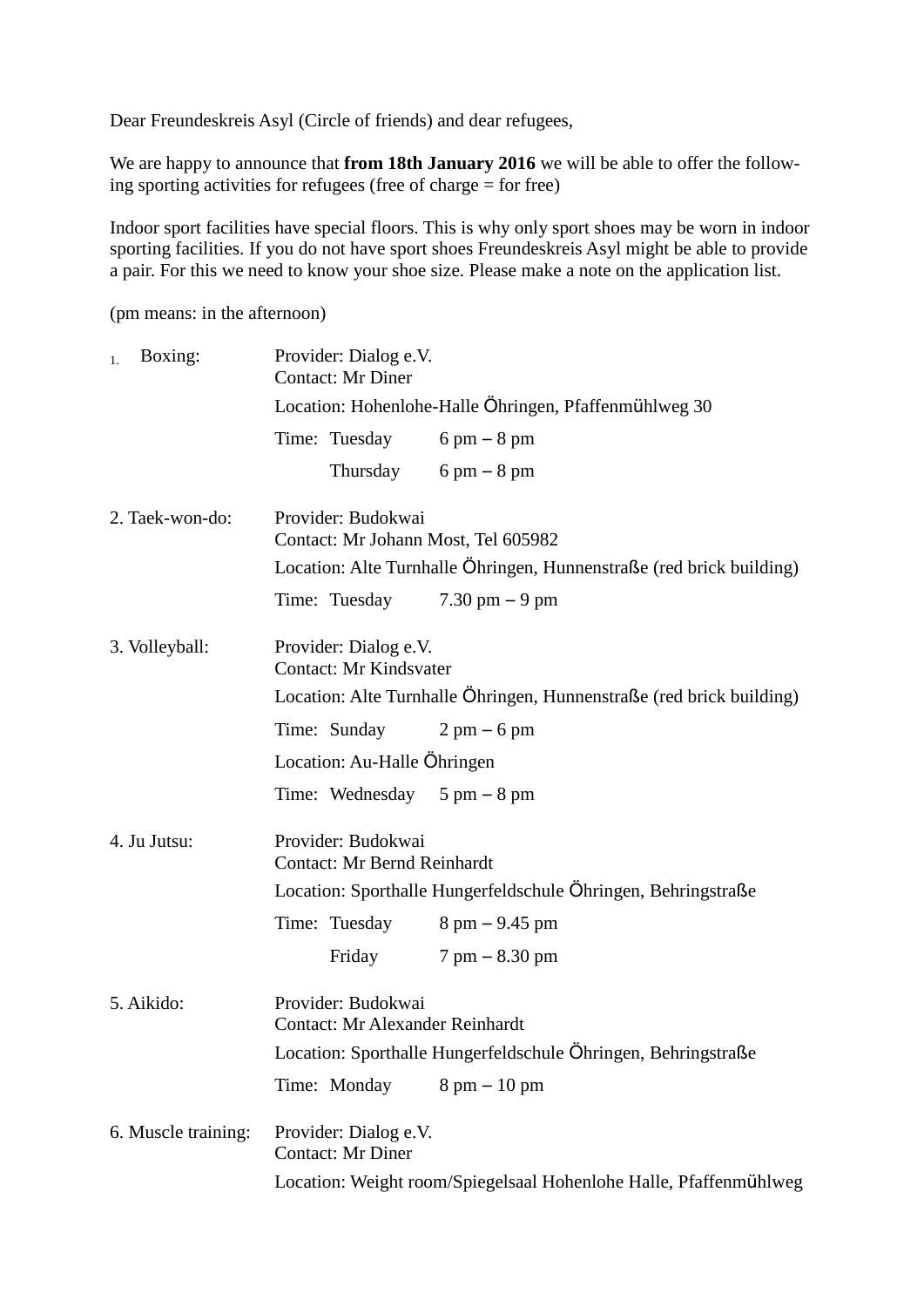| Time: Monday | $6 \text{ pm} - 9 \text{ pm}$ |
|--------------|-------------------------------|
| Tuesday      | $6 \text{ pm} - 9 \text{ pm}$ |
| Wednesday    | $6 \text{ pm} - 9 \text{ pm}$ |
| Thursday     | $6 \text{ pm} - 9 \text{ pm}$ |

7. Football / Gorodki Provider: Dialog e.V.

Contact: Mr Diner

Unfortunately, we cannot offer membership in football clubs but we are trying to organise a cooperation. If you want to play on your own accord, it is possible to use the football fields next to the indoor swimming-pool and at Tiele-Winckler-school. Footballs should be available there.

Location: Sportplatz Tiele-Winckler-Schule Öhringen

| Time: Saturday | $3 \text{ pm} - 6 \text{ pm}$ |
|----------------|-------------------------------|
| Sunday         | $3 \text{ pm} - 6 \text{ pm}$ |

8. Swimming for beginners:

Provider: DLRG Öhringen

Contact: Mr Reuß

Location: Indoor swimming pool Öhringen, Rendelstraße

Time: Monday 7.30 pm – 8.30 pm

9. Circus arts (Acrobatics, juggling, balancing etc.):

Provider: Zirkus Abracci

Contact: Uli and Franz Reinalter Tel. 602006

for young people aged  $10 - 24$  years old

Location: Sporthalle Hungerfeldschule Öhringen, Behringstraße Time: Monday 5.30 pm – 7.30 pm

## 10. Karate Shotokan

Provider: TSG Öhringen Contact: Volker Hebestadt Location: Au-Halle, Öhringen, Austraße 21 Time: Monday  $8.00 \text{ pm} - 9.30 \text{ pm}$ Location: Hohenlohe-Halle Öhringen Time: Wednesday  $8.00 \text{ pm} - 9.30 \text{ pm}$ Location: Gymnsaium-Halle Time: Friday  $7.00 \text{ pm} - 8.00 \text{ pm}$ 

## **Very important:**

The trainers make an effort to offer all these sporting activities to you for free and on a regular basis. We all would like them to stay motivated. If you want to participate in a sporting programme please attend the training sessions regularly and be there on time. Otherwise the trainers might become disappointed and frustrated. If you cannot attend because you are sick